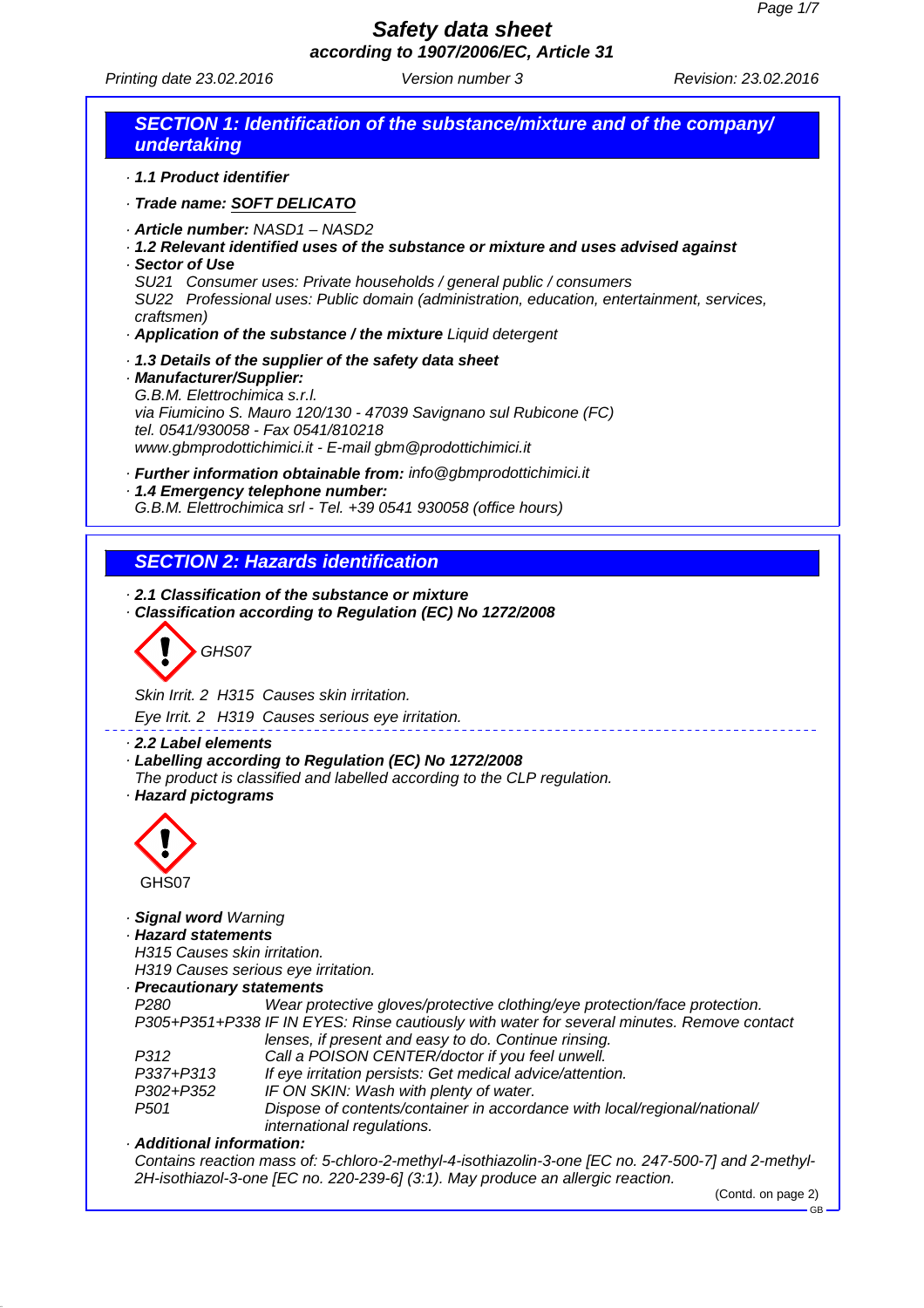Printing date 23.02.2016 **Version number 3** Revision: 23.02.2016

#### *Trade name: SOFT DELICATO*

- *· 2.3 Other hazards*
- *· Results of PBT and vPvB assessment*
- *· PBT: Not applicable.*
- *· vPvB: Not applicable.*

### *SECTION 3: Composition/information on ingredients*

- *· 3.2 Chemical characterisation: Mixtures*
- *· Description: Mixture of substances listed below with nonhazardous additions.*

| CAS: 69011-36-5                                     | Isotridecanolo etossilato                                                                                                                                                      | $5 - 15%$    |
|-----------------------------------------------------|--------------------------------------------------------------------------------------------------------------------------------------------------------------------------------|--------------|
|                                                     | Eye Dam. 1, H318; <>>> Acute Tox. 4, H302                                                                                                                                      |              |
| CAS: 61789-30-8                                     | VFatty acids, coco, potassium salts                                                                                                                                            | $2 - 5%$     |
| EINECS: 263-049-9                                   | Skin Irrit. 2, H315; Eye Irrit. 2, H319                                                                                                                                        |              |
| CAS: 68891-38-3                                     | Alchil etere solfato C12-14, sale sodico                                                                                                                                       | $2 - 5%$     |
| NLP: 500-234-8<br>Reg.nr.: 01-2119488639-16-0009    | Eye Dam. 1, H318; (1) Skin Irrit. 2, H315; Aquatic<br>Chronic 3, H412                                                                                                          |              |
| CAS: 85117-50-6<br>EINECS: 285-600-2                | Benzenesulfonic acid, mono-C10-14-alkyl derivs.,<br>sodium salts                                                                                                               | $2 - 5%$     |
|                                                     | Skin Irrit. 2, H315; Eye Irrit. 2, H319                                                                                                                                        |              |
| CAS: 68603-42-9                                     | Amides, coco, N, N-bis (hydroxyethyl)                                                                                                                                          | $1 - 2%$     |
| EINECS: 271-657-0<br>Reg.nr.: 01-2119490100-53-0001 | Eye Dam. 1, H318; 4 Aquatic Chronic 2, H411;<br>$\bigotimes$ Skin Irrit. 2, H315                                                                                               |              |
| CAS: 55965-84-9                                     | reaction mass of: 5-chloro-2-methyl-4-isothiazolin-3-<br>one [EC no. 247-500-7] and 2-methyl-2H-isothiazol-3-<br>one [EC no. 220-239-6] (3:1)                                  | $0, 1 - 1\%$ |
|                                                     | Acute Tox. 3, H301; Acute Tox. 3, H311; Acute<br>Tox. 3, H331; $\iff$ Skin Corr. 1B, H314; $\iff$ Aquatic<br>Acute 1, H400; Aquatic Chronic 1, H410; (1) Skin<br>Sens. 1, H317 |              |
|                                                     | Regulation (EC) No 648/2004 on detergents / Labelling for contents                                                                                                             |              |
| non-ionic surfactants, anionic surfactants          |                                                                                                                                                                                | $5 - 15%$    |
| soap                                                |                                                                                                                                                                                | $< 5\%$      |
|                                                     | perfumes, preservation agents (Methylchloroisothiazolinone, Methylisothiazolinone)                                                                                             |              |

*· Additional information: For the wording of the listed risk phrases refer to section 16.*

## *SECTION 4: First aid measures*

- *· 4.1 Description of first aid measures*
- *· After inhalation: Supply fresh air; consult doctor in case of complaints.*
- *· After skin contact: Rinse with warm water.*
- *· After eye contact:*

*Rinse opened eye for several minutes under running water. If symptoms persist, consult a doctor. · After swallowing: If symptoms persist consult doctor.*

*· 4.2 Most important symptoms and effects, both acute and delayed No further relevant information available.*

*· 4.3 Indication of any immediate medical attention and special treatment needed No further relevant information available.*

(Contd. on page 3)

GB

(Contd. of page 1)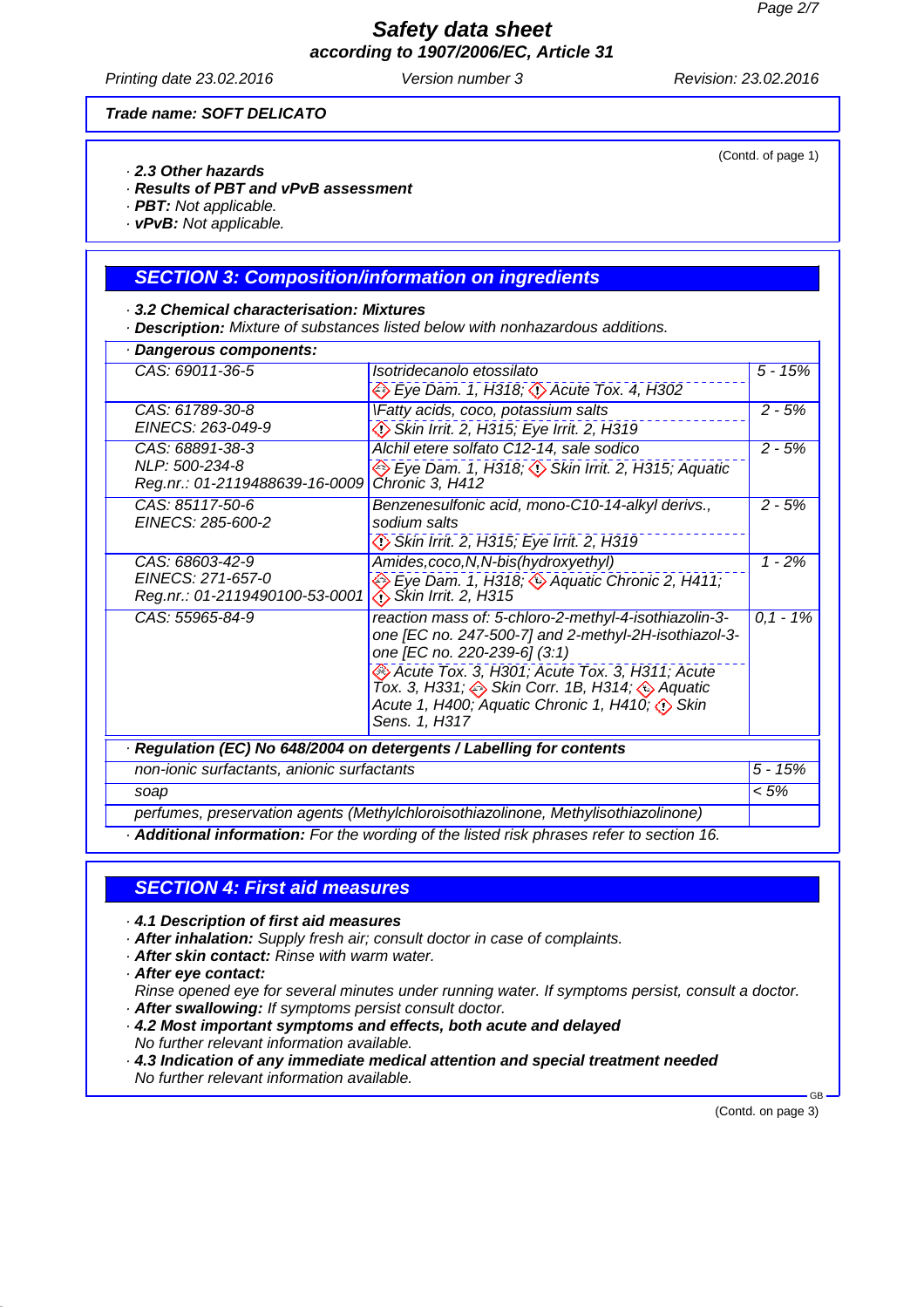Printing date 23.02.2016 **Version number 3** Revision: 23.02.2016

*Trade name: SOFT DELICATO*

(Contd. of page 2)

### *SECTION 5: Firefighting measures*

*· 5.1 Extinguishing media*

*· Suitable extinguishing agents:*

*CO2, powder or water spray. Fight larger fires with water spray or alcohol resistant foam.*

- *· 5.2 Special hazards arising from the substance or mixture*
- *No further relevant information available.*
- *· 5.3 Advice for firefighters*
- *· Protective equipment: Use to respiratory protection*

### *SECTION 6: Accidental release measures*

- *· 6.1 Personal precautions, protective equipment and emergency procedures Not required.*
- *· 6.2 Environmental precautions: No special measures required.*
- *· 6.3 Methods and material for containment and cleaning up: Absorb liquid components with liquid-binding material. Ensure adequate ventilation.*
- *· 6.4 Reference to other sections No dangerous substances are released. See Section 7 for information on safe handling. See Section 8 for information on personal protection equipment. See Section 13 for disposal information.*

## *SECTION 7: Handling and storage*

*· 7.1 Precautions for safe handling*

*You should follow the usual precautions for handling chemical products*

*· Information about fire - and explosion protection: No special measures required.*

*· 7.2 Conditions for safe storage, including any incompatibilities*

*· Storage:*

- *· Requirements to be met by storerooms and receptacles: Store only in the original receptacle.*
- *· Information about storage in one common storage facility: Not required.*
- *· Further information about storage conditions: None.*
- *· 7.3 Specific end use(s) No further relevant information available.*

*SECTION 8: Exposure controls/personal protection*

*· Additional information about design of technical facilities: No further data; see item 7.*

*· 8.1 Control parameters*

*· Ingredients with limit values that require monitoring at the workplace:*

*The product does not contain any relevant quantities of materials with critical values that have to be monitored at the workplace.*

| Oral   | 68891-38-3 Alchil etere solfato C12-14, sale sodico<br>Long term, systemic effect 15 mg/kg (consumer) |                                  |  |
|--------|-------------------------------------------------------------------------------------------------------|----------------------------------|--|
|        |                                                                                                       |                                  |  |
| Dermal | Long term, systemic effect 1650 mg/kg (consumer)                                                      |                                  |  |
|        |                                                                                                       | 2750 mg/kg (worker professional) |  |
|        | Inhalative Long term, systemic effect 52 mg/m3 (consumer)                                             |                                  |  |
|        |                                                                                                       | 175 mg/m3 (worker professional)  |  |

GB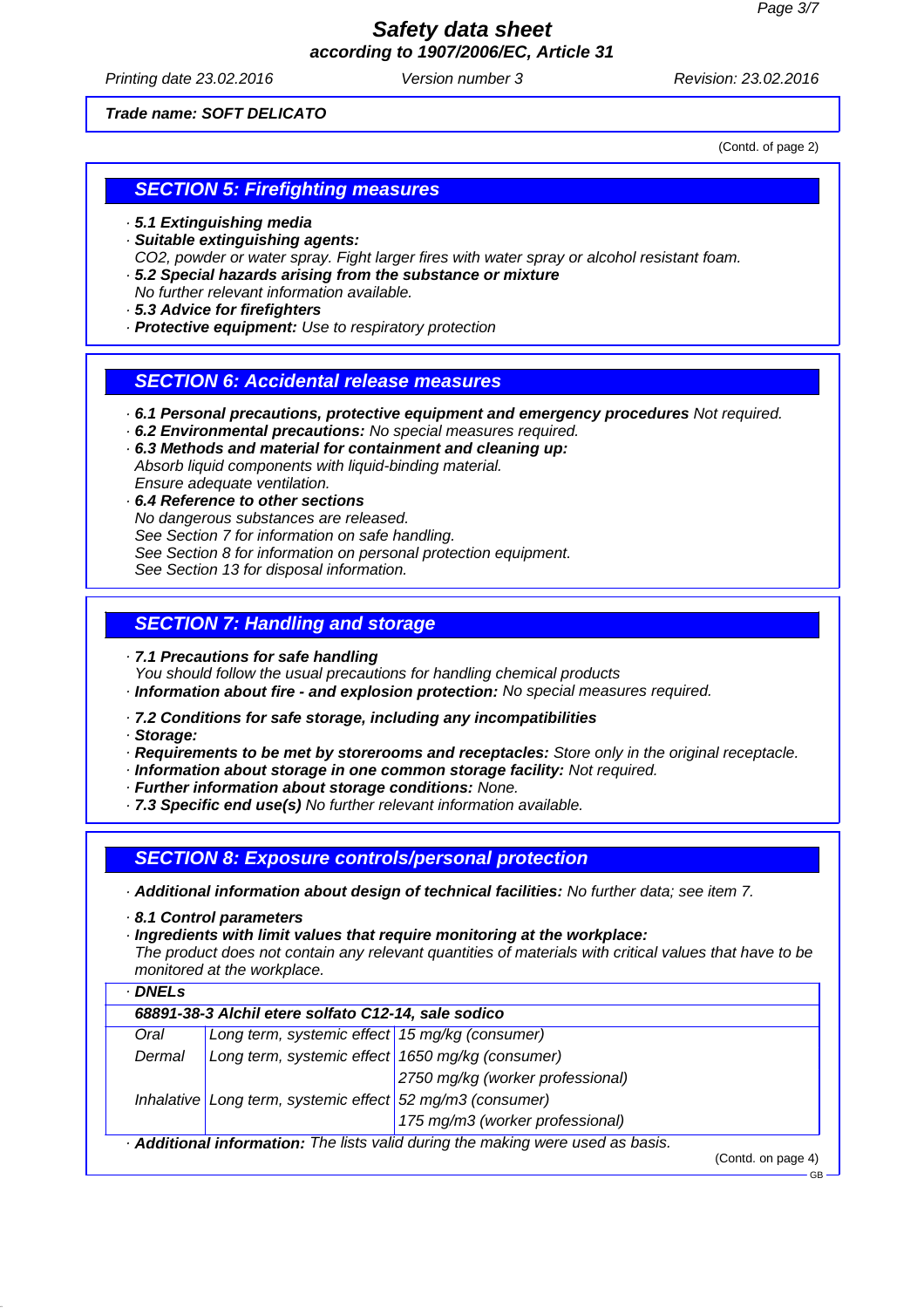Printing date 23.02.2016 **Version number 3** Revision: 23.02.2016

*Trade name: SOFT DELICATO*

- *· 8.2 Exposure controls*
- *· Personal protective equipment:*
- *· General protective and hygienic measures: Avoid contact with the eyes and skin.*
- *· Respiratory protection: Not required.*
- *· Protection of hands:*



*Protective gloves*

*The glove material has to be impermeable and resistant to the product/ the substance/ the preparation.*

*Due to missing tests no recommendation to the glove material can be given for the product/ the preparation/ the chemical mixture.*

*Selection of the glove material on consideration of the penetration times, rates of diffusion and the degradation*

*· Material of gloves*

*The selection of the suitable gloves does not only depend on the material, but also on further marks of quality and varies from manufacturer to manufacturer. As the product is a preparation of several substances, the resistance of the glove material can not be calculated in advance and has therefore to be checked prior to the application.*

*· Penetration time of glove material*

*The exact break trough time has to be found out by the manufacturer of the protective gloves and has to be observed.*

*· Eye protection:*



*Tightly sealed goggles*

| <b>SECTION 9: Physical and chemical properties</b>          |                                               |  |
|-------------------------------------------------------------|-----------------------------------------------|--|
| . 9.1 Information on basic physical and chemical properties |                                               |  |
| · General Information                                       |                                               |  |
| · Appearance:<br>Form:                                      | Fluid                                         |  |
| Colour:                                                     | Pink                                          |  |
| · Odour:                                                    | Pleasant                                      |  |
| · Odour threshold:                                          | Not determined.                               |  |
| $\cdot$ pH-value at 20 $\degree$ C:                         | 8 - 9                                         |  |
| Change in condition                                         |                                               |  |
| <b>Melting point/Melting range:</b>                         | Undetermined.                                 |  |
| <b>Boiling point/Boiling range:</b>                         | Undetermined.                                 |  |
| · Flash point:                                              | Not applicable.                               |  |
| · Flammability (solid, gaseous):                            | Not applicable.                               |  |
| · Ignition temperature:                                     |                                               |  |
| <b>Decomposition temperature:</b>                           | Not determined.                               |  |
| · Self-igniting:                                            | Product is not selfigniting.                  |  |
| Danger of explosion:                                        | Product does not present an explosion hazard. |  |
| · Explosion limits:                                         |                                               |  |
| Lower:                                                      | Not determined.                               |  |
|                                                             | (Contd. on page 5)                            |  |

(Contd. of page 3)

GB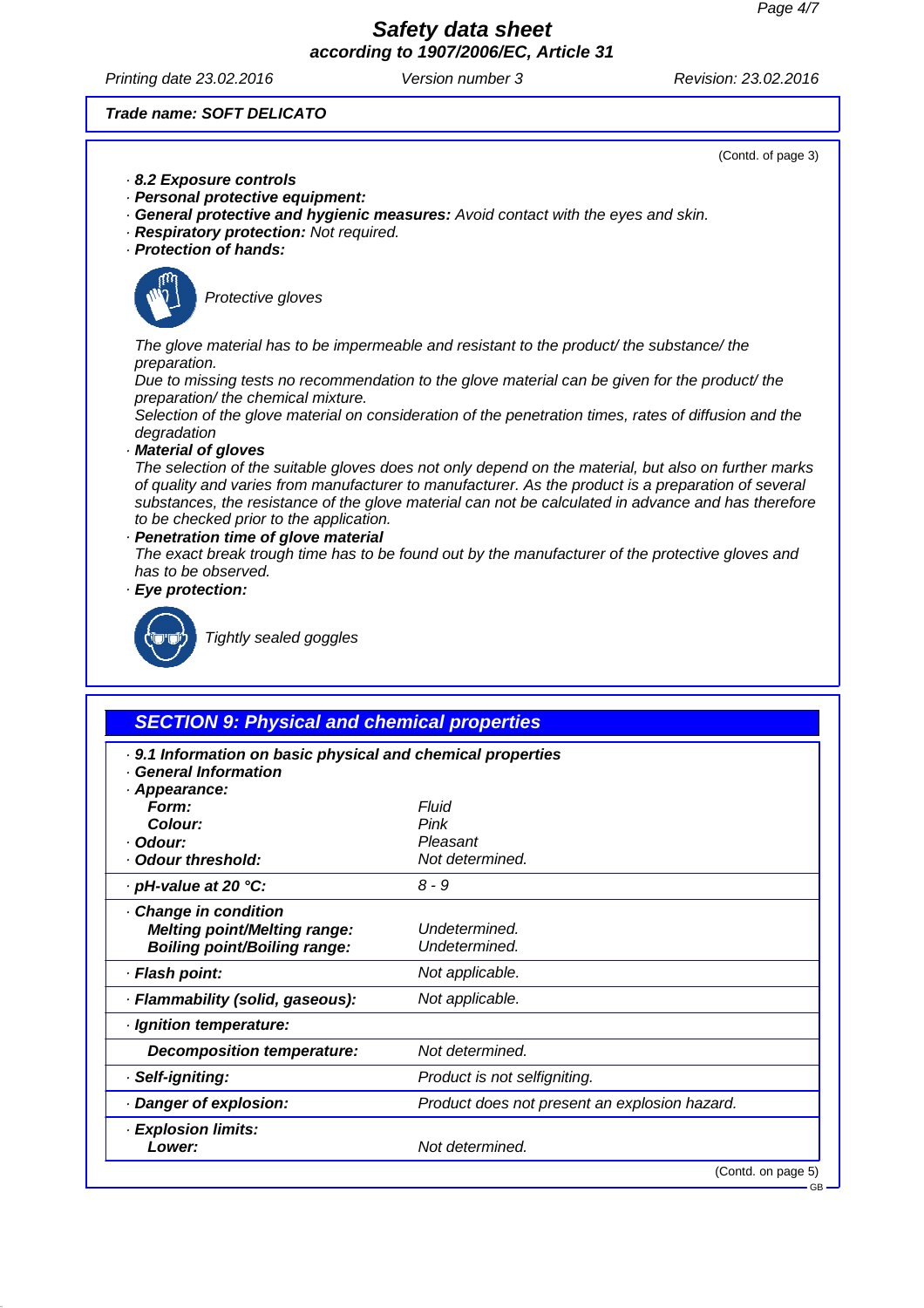Printing date 23.02.2016 **Version number 3** Revision: 23.02.2016

*Trade name: SOFT DELICATO*

|                                                            | (Contd. of page 4)                         |  |
|------------------------------------------------------------|--------------------------------------------|--|
| <b>Upper:</b>                                              | Not determined.                            |  |
| · Vapour pressure at 20 °C:                                | 23 hPa                                     |  |
| ⋅ Density at 20 °C:                                        | $1.02$ g/cm <sup>3</sup>                   |  |
| · Relative density                                         | Not determined.                            |  |
| · Vapour density                                           | Not determined.                            |  |
| · Evaporation rate                                         | Not determined.                            |  |
| · Solubility in / Miscibility with                         |                                            |  |
| water:                                                     | Soluble.                                   |  |
| · Partition coefficient (n-octanol/water): Not determined. |                                            |  |
| · Viscosity:                                               |                                            |  |
| Dynamic:                                                   | Not determined.                            |  |
| Kinematic:                                                 | Not determined.                            |  |
| . 9.2 Other information                                    | No further relevant information available. |  |

### *SECTION 10: Stability and reactivity*

*· 10.1 Reactivity No further relevant information available.*

- *· 10.2 Chemical stability*
- *· Thermal decomposition / conditions to be avoided:*
- *No decomposition if used according to specifications.*
- *· 10.3 Possibility of hazardous reactions No dangerous reactions known.*
- *· 10.4 Conditions to avoid Excessive variations in temperature, below 0 °C and above 40 °C*
- *· 10.5 Incompatible materials: Avoid contact with acids and oxidants.*
- *· 10.6 Hazardous decomposition products: No dangerous decomposition products known.*

### *SECTION 11: Toxicological information*

*· 11.1 Information on toxicological effects*

*· Acute toxicity Based on available data, the classification criteria are not met.*

#### *· LD/LC50 values relevant for classification:*

#### *69011-36-5 Isotridecanolo etossilato*

*Oral LD50 1000 mg/kg (rat)*

- *· Primary irritant effect:*
- *· Skin corrosion/irritation*
- *Causes skin irritation.*
- *· Serious eye damage/irritation*
- *Causes serious eye irritation.*
- *· Respiratory or skin sensitisation Based on available data, the classification criteria are not met.*
- *· CMR effects (carcinogenity, mutagenicity and toxicity for reproduction)*
- *· Germ cell mutagenicity Based on available data, the classification criteria are not met.*
- *· Carcinogenicity Based on available data, the classification criteria are not met.*
- *· Reproductive toxicity Based on available data, the classification criteria are not met.*
- *· STOT-single exposure Based on available data, the classification criteria are not met.*
- *· STOT-repeated exposure Based on available data, the classification criteria are not met.*
- *· Aspiration hazard Based on available data, the classification criteria are not met.*

### *SECTION 12: Ecological information*

- *· 12.1 Toxicity*
- *· Aquatic toxicity: No further relevant information available.*
- *· 12.2 Persistence and degradability Easily biodegradable*

(Contd. on page 6)

GB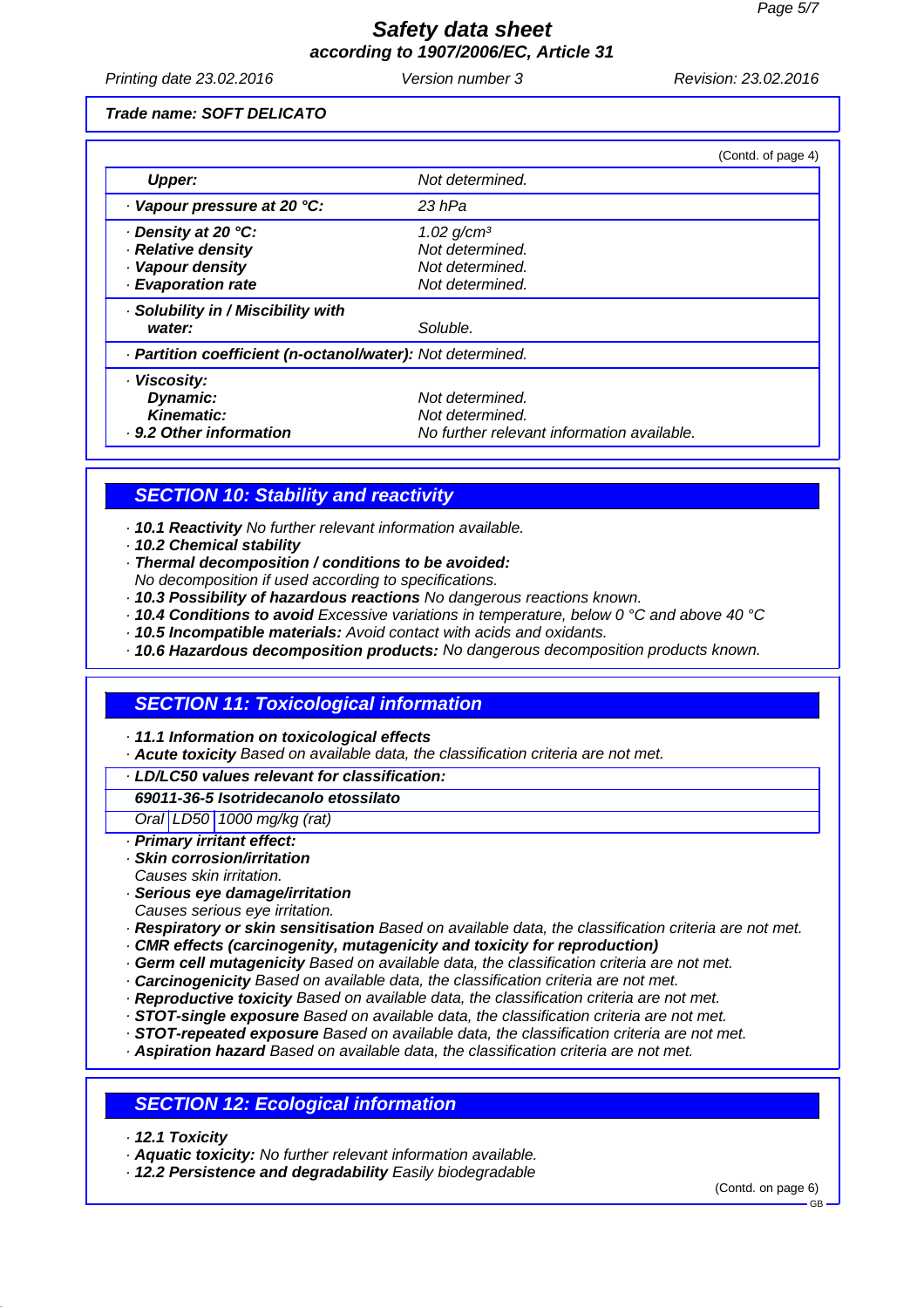# *Safety data sheet*

*according to 1907/2006/EC, Article 31*

Printing date 23.02.2016 **Version number 3** Revision: 23.02.2016

(Contd. of page 5)

*Trade name: SOFT DELICATO*

- *· 12.3 Bioaccumulative potential Non significant accumulation in organisms*
- *· 12.4 Mobility in soil No further relevant information available.*
- *· Additional ecological information:*
- *· General notes: Not known to be hazardous to water.*
- *· 12.5 Results of PBT and vPvB assessment*
- *· PBT: Not applicable.*
- *· vPvB: Not applicable.*

*· 12.6 Other adverse effects No further relevant information available.*

- *SECTION 13: Disposal considerations*
- *· 13.1 Waste treatment methods*
- *· Recommendation*

*Must not be disposed together with household garbage. Do not allow product to reach sewage system.*

- *· Uncleaned packaging:*
- *· Recommendation: Disposal must be made according to official regulations.*
- *· Recommended cleansing agents: Water.*

| <b>SECTION 14: Transport information</b>                                                      |                 |  |
|-----------------------------------------------------------------------------------------------|-----------------|--|
| $\cdot$ 14.1 UN-Number<br>· ADR, ADN, IMDG, IATA                                              | Void            |  |
| 14.2 UN proper shipping name<br>· ADR, ADN, IMDG, IATA                                        | Void            |  |
| 14.3 Transport hazard class(es)                                                               |                 |  |
| · ADR, ADN, IMDG, IATA<br>· Class                                                             | Void            |  |
| ⋅ 14.4 Packing group<br>· ADR, IMDG, IATA                                                     | Void            |  |
| · 14.5 Environmental hazards:<br>· Marine pollutant:                                          | No              |  |
| 14.6 Special precautions for user                                                             | Not applicable. |  |
| 14.7 Transport in bulk according to Annex II<br>of Marpol and the IBC Code<br>Not applicable. |                 |  |
| · UN "Model Regulation":                                                                      | Void            |  |

## *SECTION 15: Regulatory information*

#### *· 15.1 Safety, health and environmental regulations/legislation specific for the substance or mixture*

*This product is to be considered as a preparation according to EU-legislation. This surfactant complies with the biodegradability criteria as laid down in Regulation (EC) No.648/2004 on detergents. Data to support this assertion are held at the disposal of the competent authorities of the Member States and will be made available to them at their direct request or at the request of a detergent manufacturer.*

```
· Directive 2012/18/EU
```
*· Named dangerous substances - ANNEX I None of the ingredients is listed.*

(Contd. on page 7)

GB